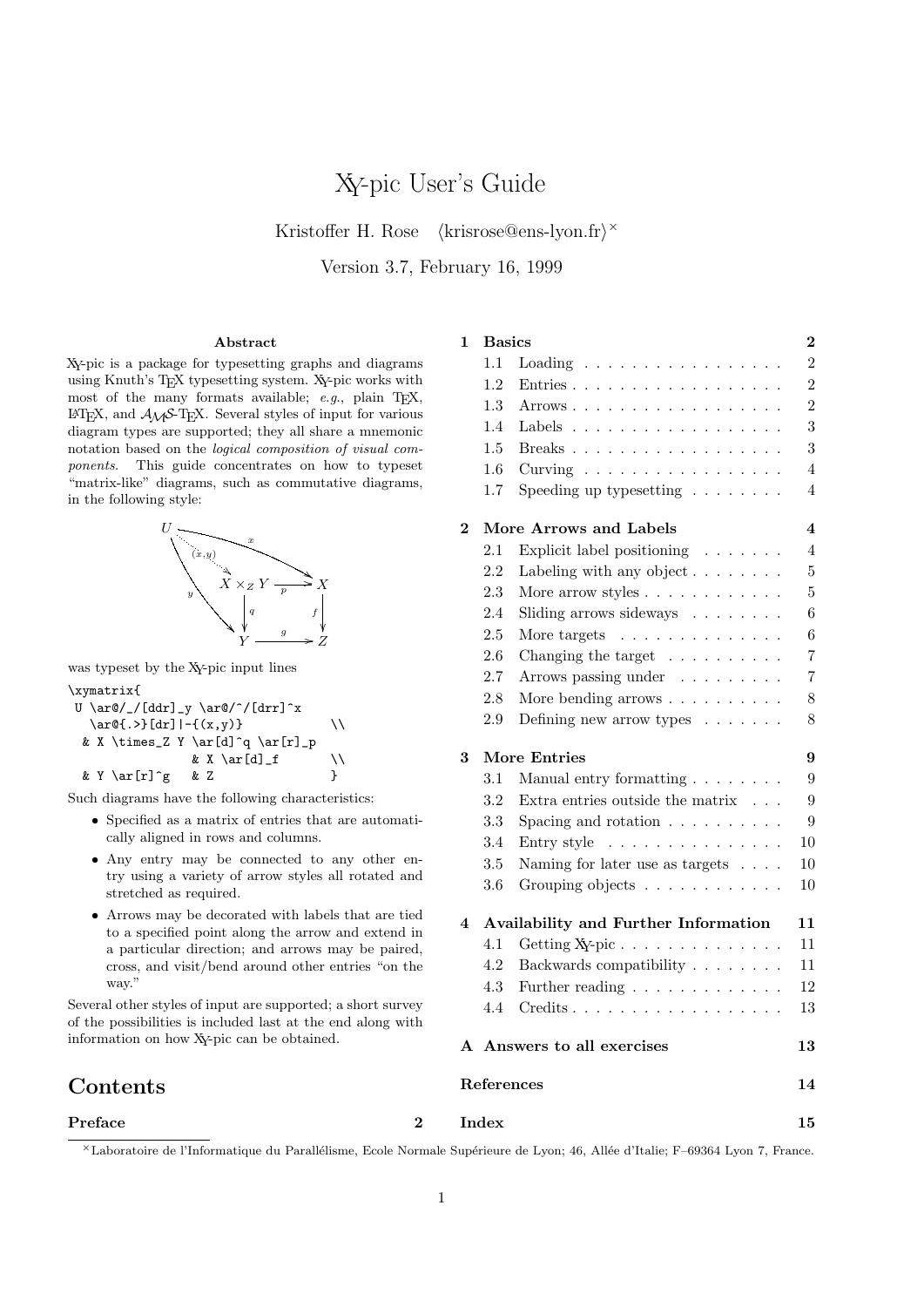# Preface

This guide explains some features of XY-pic that are relevant to typesetting of "matrix-like diagrams" as used in, for example, category theory; please refer to the reference manual [8] for complete information on the described constructions. The guide assumes that you have some experience in using TEX for typesetting mathematics,  $e.g.,$  have studied  $[2, ch. 16-19], [3,$ sec. 3.3], or [9], and that XY-pic is installed on your T<sub>E</sub>X system as described in the INSTALL file accompanying the distribution.

The first section describes what you need to get started, in particular all that is needed to typeset the diagram in the abstract. Section 2 and 3 explain advanced use of arrows and entries, respectively. Finally, section 4 explains where and under what conditions XY-pic is available, gives the relation of version 3.7 to previous versions, and lists further sources of information.

Throughout we give exercises that you should be able to solve as you go along; all exercises are answered at the end just prior to the references and index.

# 1 Basics

This section explains the XY-diagram construction concepts needed to get started with typesetting matrix-like diagrams.

# 1.1 Loading

The XY-pic setup used in this guide is loaded by inserting the lines

| \input xy      |  |
|----------------|--|
| \xyoption{all} |  |

in the definitions part of your document.<sup>1</sup> If you wish to load only the features you use, or you wish to use non-standard facilities like the v2 backwards compatibility mode<sup>2</sup> or the  $ps$  POSTSCRIPT<sup>3</sup> backend then this is also possible as described in the reference manual [8].

### 1.2 Entries

A diagram is created by the command

\xymatrix{ ... }

where the " $\dots$ " should be replaced by *entries* to be aligned in rows and columns where

- entries in a row are separated by  $\boldsymbol{\&},^4$  and
- entire rows are separated by  $\setminus \setminus$ .

For example,



was typeset by

\xymatrix{ A &\*+[F]{\sum\_{i=n}^m {i^2}} \\

&  ${\hbox{\tt \& D \ar[u1]} \hbox{\tt \& D \ar[v1]}$ 

Notice the following:

- entries are typeset as mathematics (using "text style"); entries should not start with a macro (as illustrated by the use of  $\{\}$  around \bullet.
- all entries are centered and the separation between rows and columns is usually quite large in a diagram,
- empty entries at the end of rows may be omitted,
- "Xy-decorations" (here \ar[ul]) in entries allow drawing of arrows and such relative to the entries without changing the overall layout, and
- "XY-modifiers" (here \*+[F]) first in entries allow changing the format and shape in many ways.

## 1.3 Arrows

An "arrow" in an XY-pic diagram is a generic term for the drawn decorations between the entries of the basic matrix structure. In XY-pic all arrows must be specified along with the entry in which they start; this is called their base entry. Each particular arrow command then refers explicitly to its target entry. This is obtained using the  $\ar$  command which accepts many options of which we will describe a few here and some more in section 2. In its simplest form an arrow is entered as  $\ar[hop]$  where hop is a sequence of single letters: u for up, d for down, l for left, and r for right, e.g., the arrow  $\ar[ur]$  reads "typeset an arrow from the current entry to that one up and one right."

<sup>&</sup>lt;sup>1</sup>LAT<sub>E</sub>X 2 $\varepsilon$  [3] users can use \usepackage[all]{xy}.

<sup>2</sup> If you use the version 2 loading command \input xypic (or the xypic document style option) then the v2 option described in section 4.2 will be loaded automatically.

 $3$ POSTSCRIPT is a registered Trademark of Adobe, Inc. [1].

<sup>&</sup>lt;sup>4</sup>Thus when using X<sub>Y</sub>-constructions involving & inside other tabular constructions then enclose the X<sub>Y</sub>-pic construction in an extra pair of braces!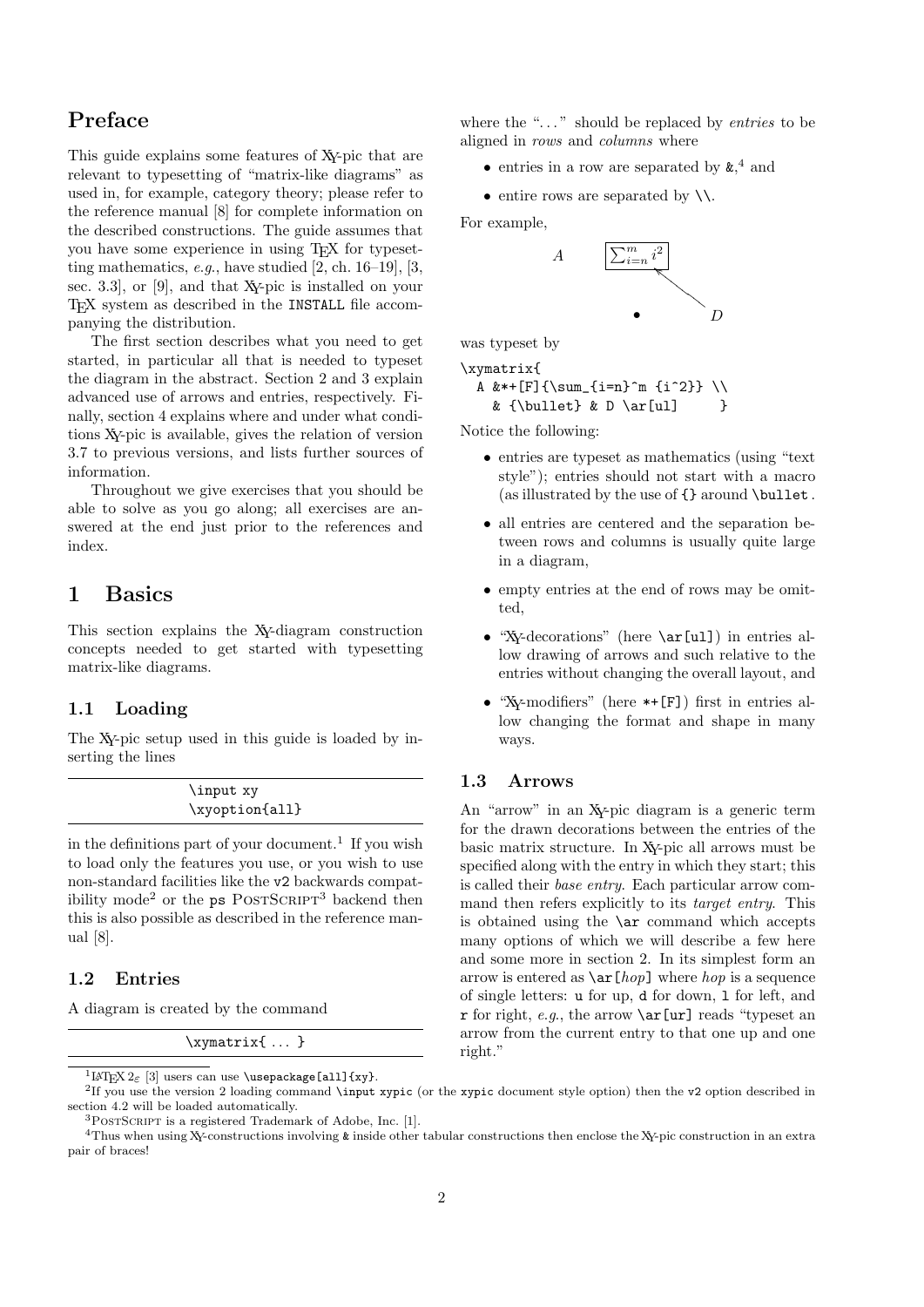Exercise 1: Which entry does [] refer to?

The relative coordinates specified in this way are purely logical, e.g., if the diagram contains very wide entries then "diagonal" arrows will be nearly horizontal. The constructed arrows are aligned along the line between the centers of the base and target entries; they will not automatically disappear under entries that they cross (we discuss how this is achieved in section 2.7).

The arrow style kan be changed by writing the command as  $\arcsin kpc$ . This will be described in more detail in section 2.3; here we just list the most common @styles (obvious variations also work):



Exercise 2: Typeset



#### 1.4 Labels

You can put labels on arrows. Labels are conceptualized as sub- and superscripts on arrows such that they are placed in the usual positions (as "limits"), *i.e.*,  $\hat{ }$ reads "above" and \_ "below" on an arrow pointing right. Notice that the positions depend only on the direction of the arrow, the absolute notions of "up," "down," etc. are not important. For example,

#### \$\xymatrix@1{

 $X\ar[r]$ <sup>a</sup>b & Y & Z\ar[l]<sup>^</sup>A\_B }\$

will set  $X - \frac{a}{b}$  $\frac{a}{b}$  >  $Y \leftarrow \frac{B}{A}$   $Z$  (the **01** is a special code that can be used for "one-line" diagrams to improve the placement on the line; more such spacing codes are described in section 3.3).

It is possible to use labels that are not single letters, digits, or control sequences: if a simple math formula in the default style (script style) is desired then simply enclose in  $\{\ldots\}$ . In practice anything can be used as a label as described in section 2.2.

Each label is placed perpendicular to the arrow at the point halfway between the centers of the base and target objects. This is usually the most æsthethic, however, in diagrams where the sizes of the entries vary much it is sometimes nicer to place the label at the center of the actual arrow. This behaviour is requested by inserting a  $-$  (minus) right after the  $\hat{ }$ or \_:  $A \times B \times C \times D \longrightarrow B$  was typeset by

\$\xymatrix@1{ A\times B\times C\times D \ar[r]^-{+} &B  $\lambda$ 

(it becomes  $A \times B \times C \times \overrightarrow{D} \longrightarrow B$  without the -). In fact - is in just one of the may possible placings of labels described in section 2.1.

Exercise 3: Typeset the second axiom of category theory as



#### 1.5 Breaks

It is also possible to "break" an arrow with a label using the | character: \$\xymatrix@1{A\ar[r]|f&B}\$ will set  $A - f \rightarrow B$ .

If you just want an empty break you should use the special **\hole** break: the arrow  $A - \rightarrow B$ was typeset by including \$\xymatrix@1{  $A\ar[r]|\hbox{blue & B }$  in the text.

A different use of breaks is to place a label somewhere in a diagram outside the normal matrix mesh: this is accomplished by "breaking" an invisible arrow obtained using the @{} arrow style: the square

$$
A \longrightarrow B
$$
  
\n
$$
\downarrow = \downarrow
$$
  
\n
$$
B \longrightarrow C
$$

was typeset by

\xymatrix{\ar @{} [dr] |{=} A \ar[d] \ar[r] & B \ar[d] \\ B \ar[r] & C }

There is more on breaks in section 2.7.

Exercise 4: Typeset the first axiom of category theory as the display

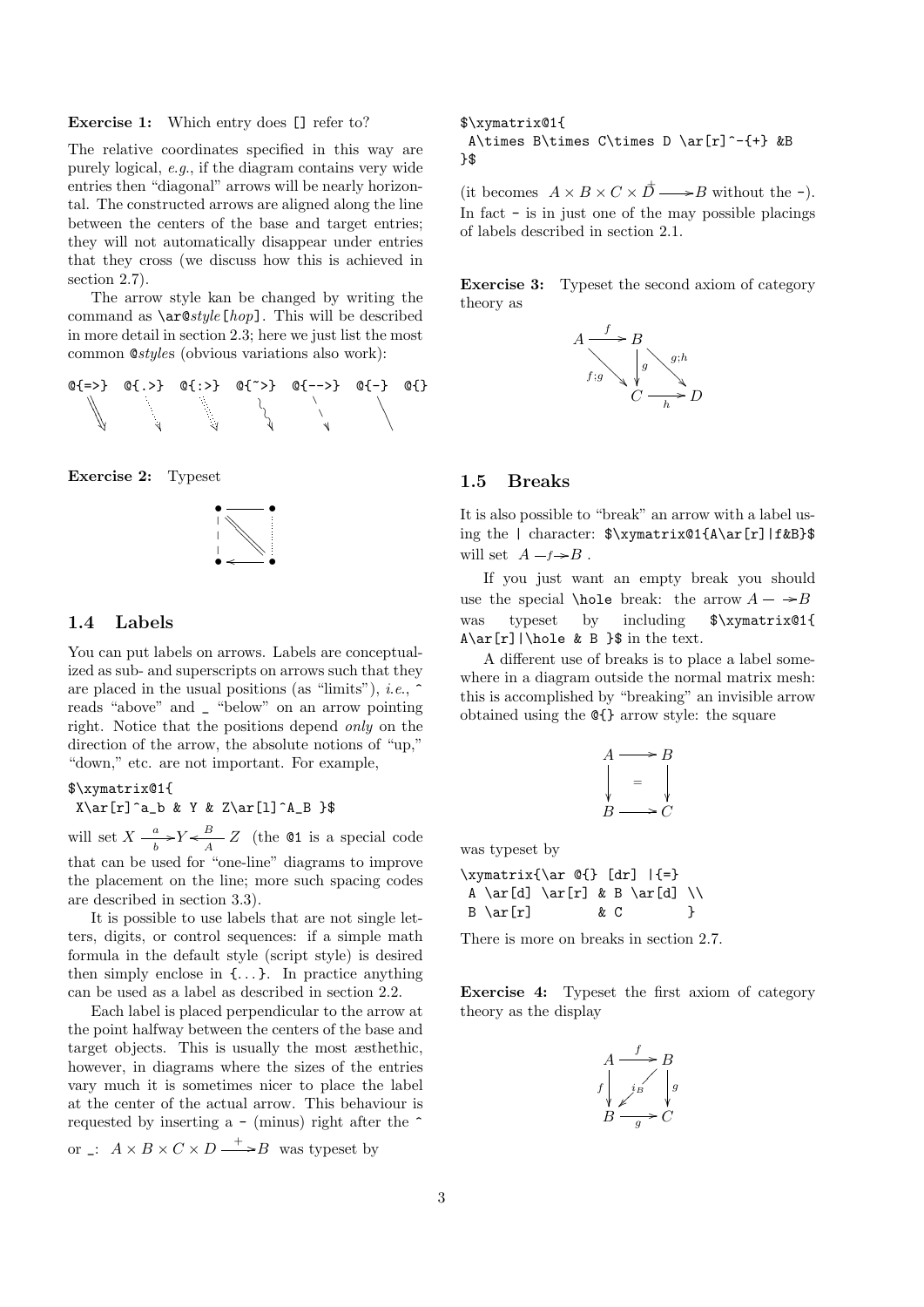#### 1.6 Curving

Arrows can be made to curve, for example to avoid going through another entry, using the special style  $\mathcal{O}/\mathit{curving}/$ . The simplest styles of *curving* are the following, shown applied to an arrow from  $A$  to  $B$ :

$$
\begin{array}{ccc}\n\text{Q}/\gamma & A & \rightarrow B \\
\text{Q}/\gamma & A & \rightarrow B \\
\text{Q}/\gamma & A & \rightarrow B \\
\text{Q}/\gamma & A & B \\
\end{array}
$$

As the last example shows a dimension can be inserted just after  $\hat{ }$  or  $\hat{ }$  if more or less curving is desired.

In case it is easier to specify the in- and out-going directions of the curving then that is also possible: use

|  |  |  |  |  | $\mathcal{Q}(in,out)$ |
|--|--|--|--|--|-----------------------|
|--|--|--|--|--|-----------------------|

where *in* and *out* are one of the following *directions*:



In this case the curving is computed such that the curve begins at the base entry in the in direction and ends at the target entry from the out direction (this means that  $\mathcal{Q}(d_1, d_2)$  and  $\mathcal{Q}(d_2, d_1)$  are mirror images. See section 2.6 for more directions).

Exercise 5: Typeset

$$
i\bigodot x \xrightarrow{f} f(x)
$$

#### 1.7 Speeding up typesetting

One thing that you will notice is that XY-pic is sometimes slow in typesetting diagrams (this is to be expected considering the number of drawing operations performed as reflected by the number last in each xymatrix message). If you follow the rule of starting all entries with a (nonexpandable) character or { then you can insert the declaration

\CompileMatrices

in the preamble of your document: this will create temporary files<sup>5</sup> containing *compiled* versions of each

matrix that can be loaded very quickly; they are automatically recreated when a matrix is changed.

If this causes some diagrams to not work, then such compilation can be explicitly switched off by using \xymatrixnocompile in place of \xymatrix. Compilation can be switched off completely with \NoCompileMatrices (which respects TEX grouping as does \CompileMatrices, by the way).

And if you are still not satisfied with the speed then you can add the following:

#### \OnlyOutlines

which will omit all compiled pictures; the additional command \ShowOutlines will add a dotted rectangle outlining the size of the picture.

# 2 More Arrows and Labels

In this section we explain a number of variations of the arrow commands that are useful in commutative diagrams.

#### 2.1 Explicit label positioning

The label commands explained in section 1.4 place the label text near the point along the arrow halfway between the centers of the base and target entries. This, however, may be changed by inserting a place between the  $\hat{ }$ ,  $\hat{ }$ , or  $\hat{ }$ , and the actual label (in fact  $\hat{ }$ is a place). In general you may insert the following:

- < will place the label at the point where the actual arrow begins, i.e., "appears from under" the base, so  $\xymatrix21}{A\ar[r]^{-1}\&B}$ will type<br>set  $A^+ \longrightarrow B$  .
- Similarly, > will place the label at the point where the actual arrow ends, i.e., "disappears below" the target, so  $\sqrt{\frac{a}{A\ar[r]}^{\+}}kB}$  will typeset  $A \longrightarrow B$ .
- << and >> will place the following label at a point just a bit<sup>6</sup> further from the beginning and end of the arrow, so  $\sqrt{\x$  \xymatrix@1{A\ar[r]^>>{+}&B}\$ will typeset  $A \longrightarrow B$ . Using more  $\leq$  or  $\geq$  will move the label further in.

<sup>&</sup>lt;sup>5</sup>The temporary files are named the same as your document but .tex is replaced by  $-n$ .xyc where n is a sequence number.

 $6$ "A bit" is in fact a T<sub>E</sub>X \jot which is usually 3pt.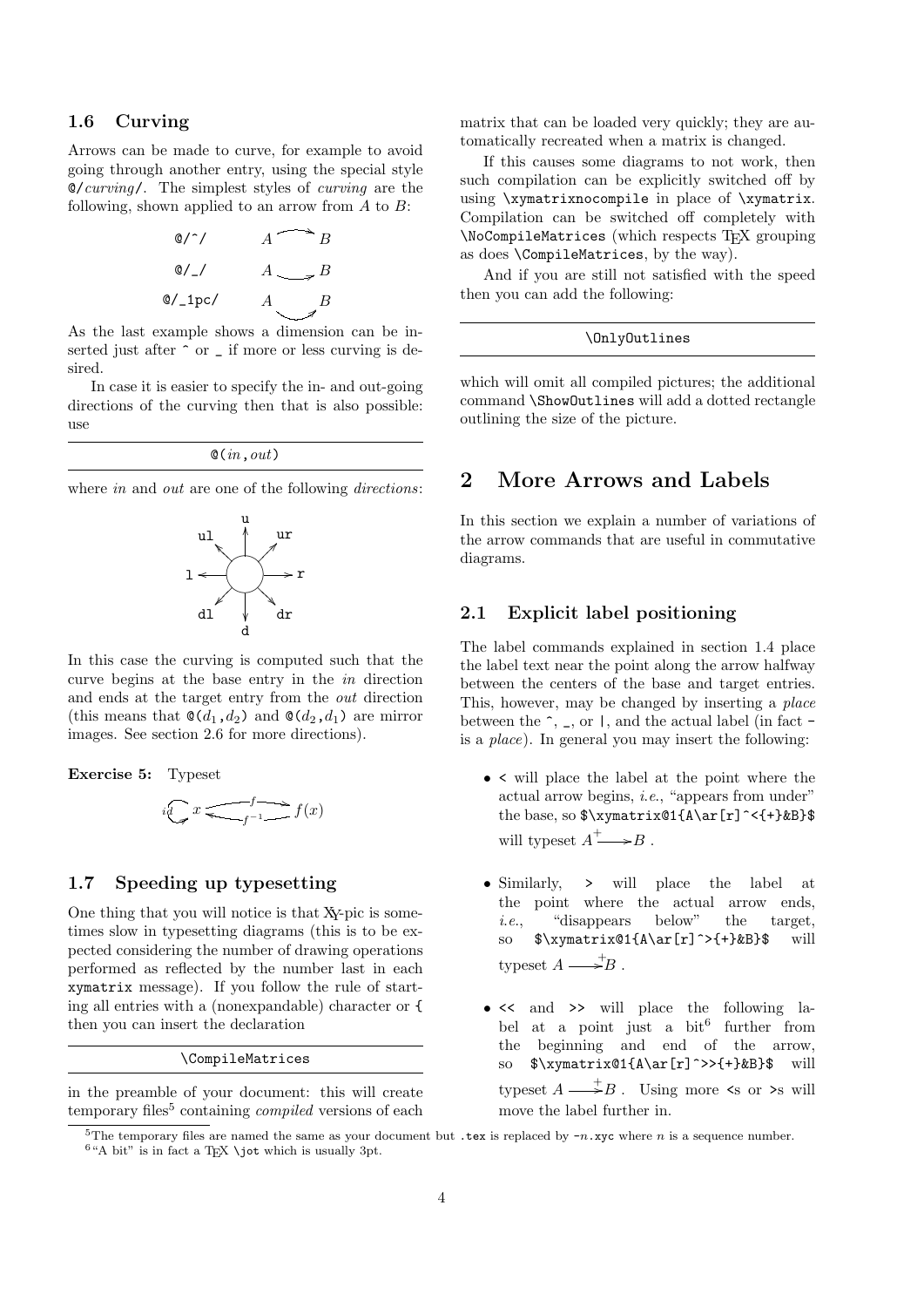- A factor in ()s: (a) indicates that the label should be "tied" to the point a of the way from the center of the base entry (called (0)) to the center of the target (called (1)) instead of in the middle, so  $\xymatrix@1{A\ar[r]^(.3){+}kB}$  will typeset  $A \xrightarrow{+} B$ .
- A factor can be given after some < or >s, in which case the place is computed as if the base was specified by the <s and target specified by the >s. Hence  $\gamma(xymatrix@1{A\ar[r]}^<(0){+}kB$ }\$ will typeset  $A^+ \longrightarrow B$ .
- Finally, there is a simple way to denote the place on an arrow where it intersects with a straight line between two points: the place  $\{\{t_1;t_2\}\$  places the label relative to the point on the arrow where the line from the target  $t_1$ to the target  $t_2$  crosses it. Bug: Only works for straight arrows at present.

As usual more possibilities can be found in the reference manual [8, fig. 2].

Exercise 6: Typeset



# 2.2 Labeling with any object

XY-pic supports a general format for entering any TEX text as labels (as well as entries to be explained later). The character \* is reserved for this: in its simplest form  $\ast$ {*math*} will typeset the *math* material as an object. This is like {math} except that the default style is ignored and there is no added blank margin.

However, in general the following form of  $*object$ is available:

| $*$ modifiers $\{texttext{ }\}$ |
|---------------------------------|
|---------------------------------|

where *modifiers* can be used to change the shape and size of the constructed object. The following are the most common, the full list of possibilities can be found in the reference manual [8, fig. 3]:

| $\div$          | grow                 |
|-----------------|----------------------|
| $+$ < $dimen$ > | grow by <i>dimen</i> |

+= grow to enclosing square - shrink -<dimen> shrink by dimen -= shrink to contained square ! do not center [o] round  $\begin{bmatrix} 1 \end{bmatrix}$   $\begin{bmatrix} r \end{bmatrix}$   $\begin{bmatrix} u \end{bmatrix}$   $\begin{bmatrix} d \end{bmatrix}$  adjust left, right,...  $[F<sup>3</sup>]$   $[F<sup>4</sup>]$   $[frame]$   $[double]$  $[F.]$   $[F--]$  dotted \_ \_ \_ \_ İ  $\frac{1}{2}$  dashed  $[F-,]$   $[F-:<3pt>]$  shaded rounded

Since objects specified this way start with no margin, a single + is usually included to get the default spacing.

**Exercise 7:** Typeset 
$$
A \xrightarrow{\textcircled{x}} B
$$
.

There can only be one *boxing*. This can be any box generation command. The following are the most useful *boxing* { $text$ } combinations:

| $\mathcal{Q} variant{tip}$     | tip (or shaft) object |
|--------------------------------|-----------------------|
| $\text{txt} \ldots$            | ordinary text         |
| \composite{*} combined objects |                       |
| $\rm\{fm}\$                    | repeat last object    |

(the possibilities for variant and tip are given in the following section). Finally,  $\hbar$ ox $\{ \ldots \}^7$  is a quick way to ensure text-mode interpretation of a single object. However,  $\text{at }$  allows the use of  $\setminus$  in text to create a line break, and the special form \txt<6pc>{. . . } will constrain the text to a centered 6pc wide column. By the way, \txt can be used outside of XY-pic constructions.

Finally, several objects can be combined using the last form; the \*s serve to separate the composed object.

**Exercise 8:** Typeset  $A \nleftrightarrow \nleftrightarrow \nleftrightarrow B$ . High label

#### 2.3 More arrow styles

The arrow styles described in section 1.3 are all examples of the general arrow style constructions

| $\&variant$ tail shaft head |
|-----------------------------|
| $\&variant \{head\}$        |

that in describes arrows with the indicated tail, shaft, and head (on the first form the tail and head can be omitted; the second style defaults to having no tail and a standard shaft).

<sup>7</sup>The plain TEX command \hbox corresponds to \mbox in LATEX and \text in the  $A\mathcal{M}S$  variants.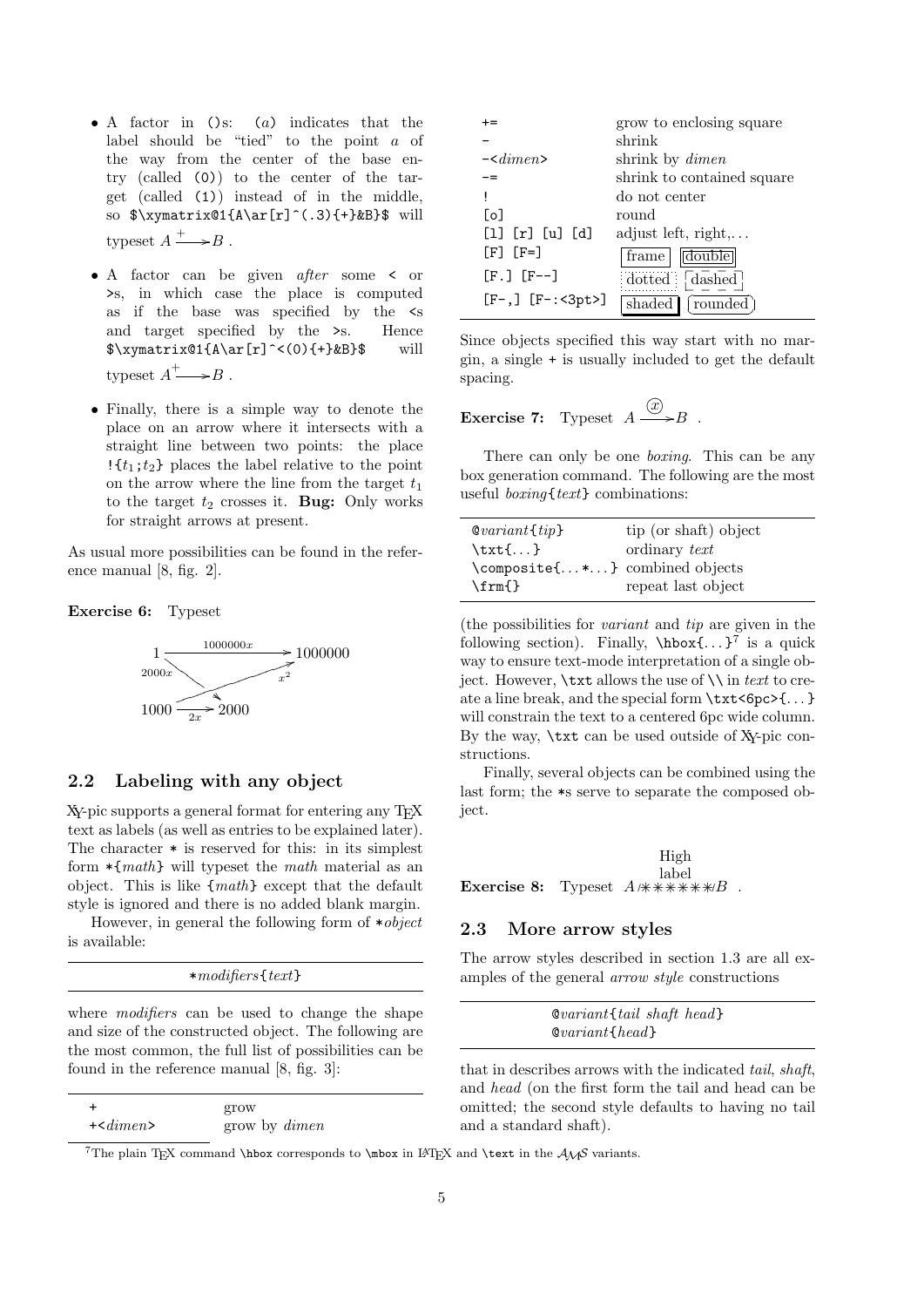The following possibilities exist for head and tail which we will denote *tips* (here shown as heads):

| $\langle \cdot \rangle$ $\sim$          | > 7                         | $\mathbf{x} \rightarrow \mathbf{x}$ |  |
|-----------------------------------------|-----------------------------|-------------------------------------|--|
| $<<$ $\qquad$                           | >> *                        | $+$ $+$                             |  |
| $\vert \cdot \vert$ $\vert \cdot \vert$ | $>$   $\rightarrow$         | $\mathbb{R}^n \times \mathbb{R}^n$  |  |
| $ <$ $\lt$                              | >>∣ <del>≫\</del>           | $\Box$ $\Box$                       |  |
| $\zeta$ (c)                             | $\rightarrow$ $\rightarrow$ | $\circ$ $\circ$                     |  |
| $I = -1$                                | $\frac{1}{2}$ $\frac{1}{2}$ |                                     |  |
|                                         |                             |                                     |  |

and the shaft should be one of the following:



The *variant* should be empty or one of the following:

| ~ "above" variant  |
|--------------------|
| - "below" variant  |
| 2 "double" variant |
| 3 "triple" variant |
|                    |

Here are some standard arrows in this notation, all from  $A$  to  $B$  as usual:

$$
\begin{array}{ccc}\n @{<>}\n @^<-> & & A & \longrightarrow B \\
 @^<-> & & A & \longrightarrow B \\
 @^<-> & & A & \longrightarrow B \\
 @^<-> & & A & \longrightarrow B \\
 @^<-> & & & A & \longrightarrow B \\
 \end{array}
$$

As a special convenience = and : are provided as abbreviations for - and . with variant forced to 2.

As it can be seen, the variant will affect the *entire* arrow. Sometimes this is not what is wanted. In that case a local variant can be used by entering any of the tail, shaft, and head, on the following form:

| $variant \{tip\}$ |  |
|-------------------|--|
| $variant {shift}$ |  |

Here are some arrows where this is required:

$$
\begin{array}{ll}\n\mathbb{Q} \{ \hat{\ } \{ \} - > \} & A \longrightarrow B \\
\mathbb{Q} \{ \vert - \{ \} \} & A \longmapsto B \\
\end{array}
$$

Notice that there is no distinction between shafts and tips using this form, thus it is necessary to include all three of tail, shaft, and head, when using it. The advantage is that it is possible then to "fill with a tip." Furthermore, the following additional possibilities are available when using this notation:

| $\{-\}$ $\qquad \qquad \vdash$ | $\sim$ $\left\{  -\right\}$                                | $-[ -]$ $\qquad \qquad$ |                                                           |
|--------------------------------|------------------------------------------------------------|-------------------------|-----------------------------------------------------------|
|                                | $\{ =\}$ $\qquad \qquad \vdash$                            |                         | $3\{\vert -\}$ $\qquad \qquad \models$                    |
| $\{*\}$                        | $\hat{\mathcal{L}}$ $\left\{ \cdot \right\}$ $\mathcal{L}$ |                         | $\lfloor \{ \cdot \} \rfloor$ and $\lfloor \cdot \rfloor$ |
|                                | $\hat{\mathcal{L}}$ $\left\{ \cdot \right\}$               |                         | $\lfloor \{\cdot\} \rfloor$                               |

The even more general form  $*obiect$  can be used. where *object* refers to any of the constructions described in section 2.2.

**Exercise 9:** Typeset  $\widehat{A}_{\bullet_{\mathsf{XXX}}\times\mathsf{B}}$   $\widehat{B}$ .

#### 2.4 Sliding arrows sideways

It is often desirable to have several parallel arrows between two objects. This can be done by sliding either or both arrows sideways a distance given as a TEX dimension enclosed in @<>s: it specifies how far "sideways" the arrow should be moved,  $e.g.,$ 

```
\xymatrix{
```
A \ar@<1ex>[dr]^a\_{.} \\ & B \ar@<1ex>[ul]^b \ar@<1ex>[r]^c & C \ar@<1ex>[l]^d\_{.} }

will typeset



A positive distance will slide the arrow in the "^ direction," e.g., the two arrows above are slid in the direction of the labels  $a, b, c,$  and  $d$ , respectively; a negative distance in the "\_-direction." The distance <@1ex> is often appropriate since it corresponds roughly to the height of letters like "x," in the type size being used.

Exercise 10: Typeset  $A \widehat{\longrightarrow} B$ .

#### 2.5 More targets

The target address can be given in a large number of formats called positions. The full range of possibilities is described in the reference manual [8, fig. 1]; here is a number of useful ones in addition to the hop format described in section 1.3:

•  $[r, c]$ , where r, c are integers, denotes the relative entry found  $r$  rows below and  $c$  columns to the right of the current entry (the current entry itself is thus [0,0]). This always corresponds to a  $[hop]$ , e.g.,  $[1,2]$  is the same as  $[drr]$ and [-2,0] is the same as [uu].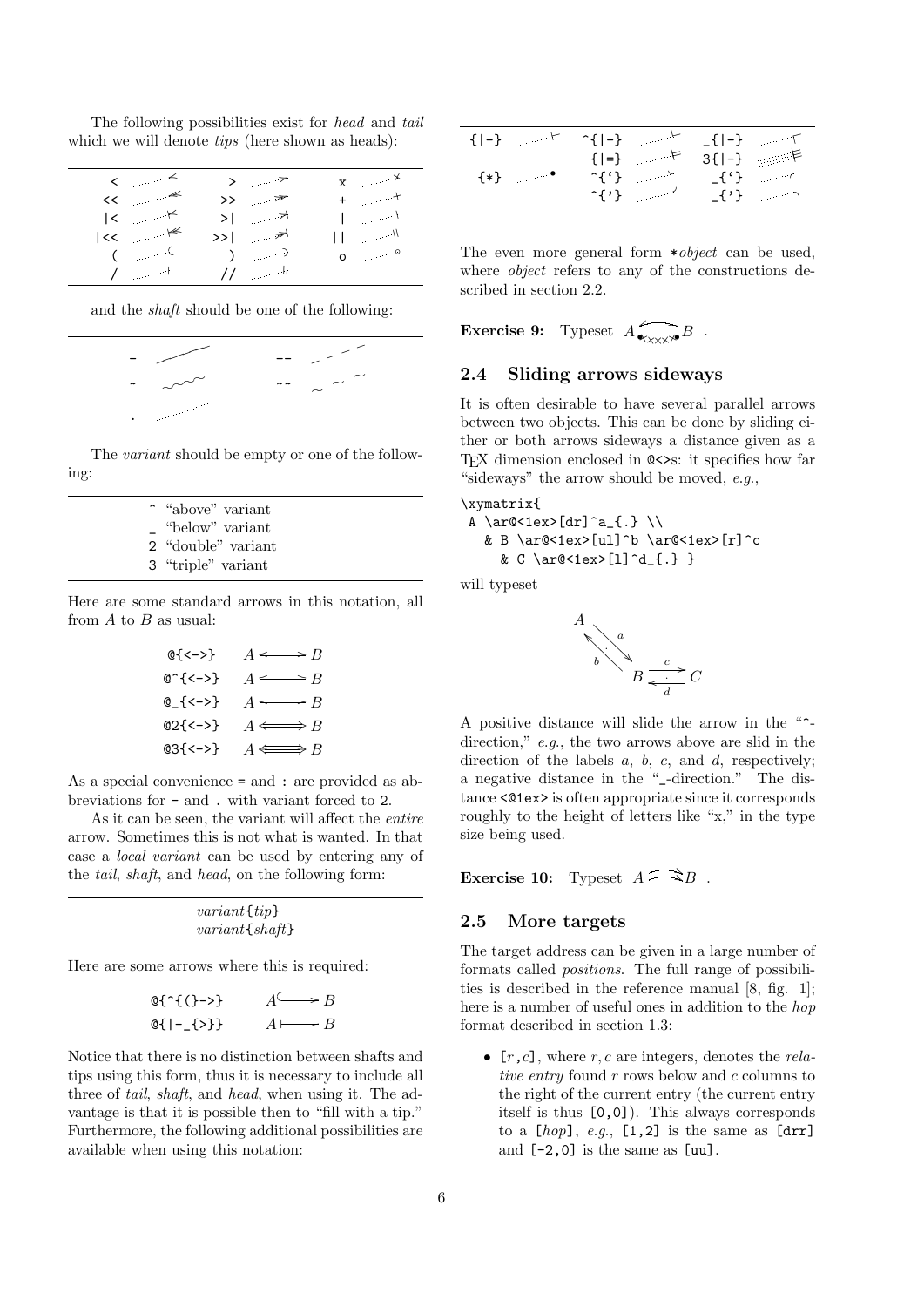- $\mathbf{r}$ ,  $c$ <sup>"</sup>, where r, c are positive integers, denotes the absolute entry found in the rth row and cth column of the diagram. The top left entry is "1,1".
- $t'$ ;  $t$ , where  $t'$  is any target, changes the base entry of the present arrow to  $t'$  and then sets the target to  $t$  relative to the original base entry. For example,

\xymatrix{ A \\ B & C \ar@<1ex>[ul] \ar@<1ex>[ul];[] }

typesets



*i.e.*, the second  $\ar[ul]$  arrow starts at the [ul] entry and ends in the current entry.

See section 3.5 for how to use a label as a target.

# 2.6 Changing the target

It is possible to overwrite a target with another by appending something of the form \*object to it. This has the effect of typesetting the object at the current position, thus effectively on top of the target, and then use what was typeset as the target.

A target may also have its position changed by one of the following constructions:

- +vector or -vector which changes the target to be a zero-sized one at the position obtained by adding or subtracting the vector to its center, or
- $\bullet~! \,vector$  which moves the center of the target by the *vector*;

where a vector should have the form

- $\langle D_x, D_y \rangle$ , where  $D_x, D_y$  are T<sub>E</sub>X dimensions, is the vector with those coordinates,
- the following "corner offsets" of a target are vectors as shown:



(they must be specified in upper case), and

•  $\overline{d}$  dimen/ is the vector going dimen in the particular direction  $d$  which can be either the eight simple ones in section 1.6, empty to denote that the current direction (the last direction of an arrow) should be used, or one of the following:

| $\mathbf{va}(\alpha)$ absolute angle |                                          |  |                                     |  |
|--------------------------------------|------------------------------------------|--|-------------------------------------|--|
|                                      | $d: a(\alpha)$ relative angle in degrees |  |                                     |  |
|                                      | $d:(x,y)$ relative vector                |  |                                     |  |
|                                      |                                          |  | $d^{\sim}/d_{-}$ short for :a(90) / |  |
| $: a(-90)$                           |                                          |  |                                     |  |

where the  $d$  in the last four may be empty to denote the "current direction."

• 0 is the zero vector.

Many, many more possibilities are described in the reference manual [8].

Exercise 11: What is the difference between a target  $t$  and the target  $t+0$ ?

#### 2.7 Arrows passing under

Arrows can pass under (or via) any other entry: Just insert 't, i.e., a quote (apostrophe) character followed by a target, for each entry that should be visited except the last, "ordinary & final" entry:

```
\xymatrix{
 {\circ}
  \ar@{|-->} '[dr] ^a
             '[rr]+D*{\bullet} ^b
              [drrr] ^c
         & {\circ} & {\circ} & {\circ} \\
 {\circ} & {\circ} & {\circ} & {\circ} }
typesets
```


As you see, labels are set separately on each segment.

Exercise 12: Typeset the "lambda cube"



Hint: "going under" an empty entry leaves a small gap at that location. The compactness is achieved using a trick described in section 3.3.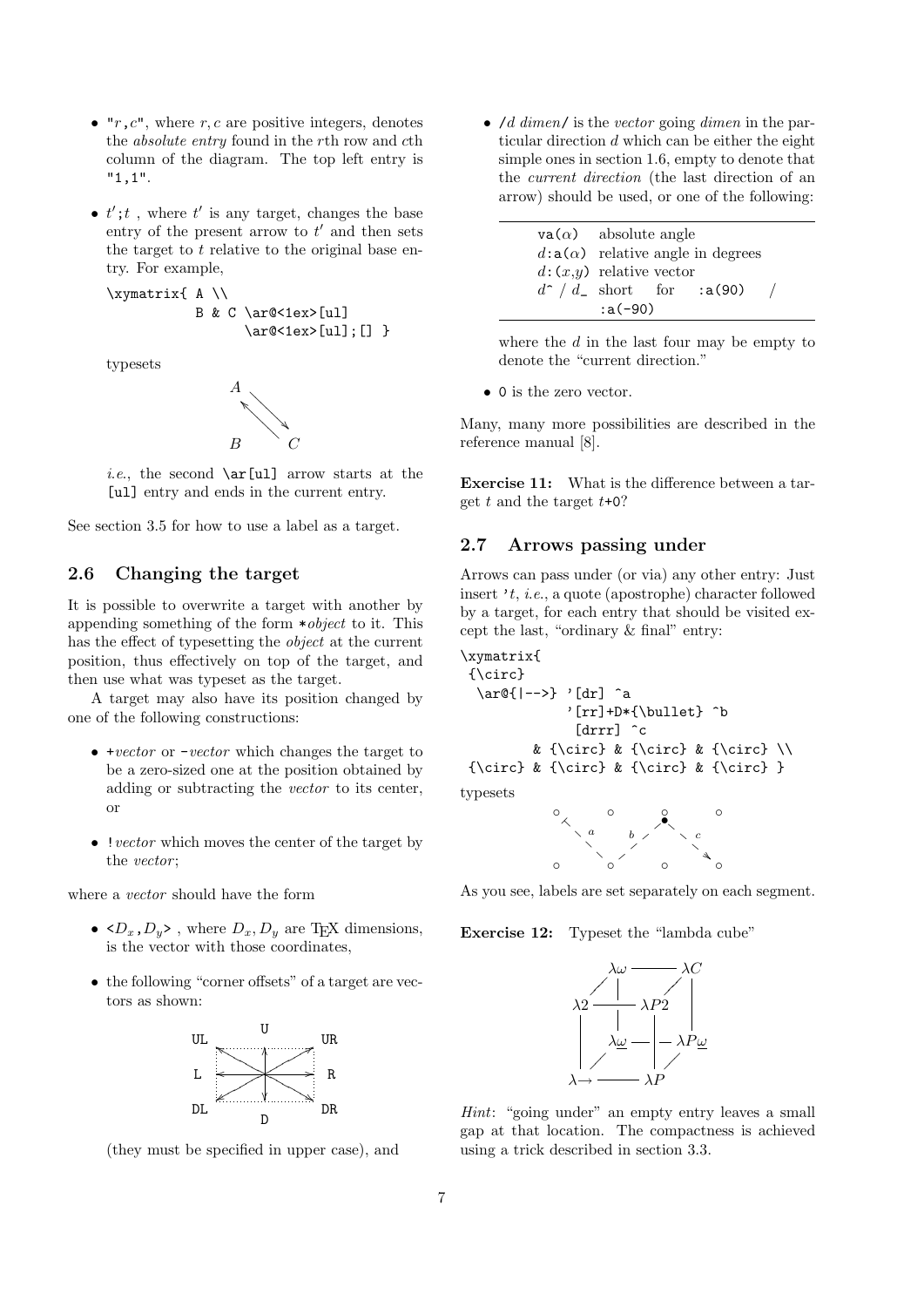#### 2.8 More bending arrows

Finally, arrows can bend around entries: just insert  $'dt, i.e., a backquote and a direction d followed by$ a target  $t$ , for each "turn" that starts out in the  $d$ direction and ends in a quarter turn towards the target  $t$ . This is different from the curving described earlier in that all turns consist of a straight part ending in a turn which is a multiple of  $\frac{1}{8}$  circle segments, and each segment allows separate labels.

The possible directions are those of section 1.6 and 2.6, and the possible targets include all those discussed above. Actually the direction is only required for the first in a series of turns since the final direction of one turn is the obvious choice for the following turn. Furthermore, turns can be changed from the default by adding either  $\hat{\phantom{a}} d$  for anticlockwise turn to d or  $\mathcal{A}$  for clockwise turn to d, where d is the "exit" direction" of the turn.

Finally, the turns will have radius 10pt by default, but this can be changed to any dimension  $R$  from a particular turn and onwards by inserting  $/R$  immediately after the '' of the turn. Here is an example involving all of these features:

#### \xymatrix{

```
{\circ} \ar 'r[d] ^a
          '[rr] ^b
          '/4pt[rr] ^c
          '[rrr] ^d
          '_dl[drrr]^e
           [drrr]^f
        & {\circ} & {\circ} & {\circ} \setminus{\circ} & {\circ} & {\circ} & {\circ} }
```
typesets



The example illustrates the following points:

- If the segment can not be made as short as required then it will point "past" the target. This is useful for "going around" entries.
- There is one ' per turn thus each target appears as many times as there are turns towards it, except the last target that appears one more time namely both with ' for each turn towards it and once as an "ordinary" target to set the final stretch.
- The sizes of the intermediate targets are ignored.



#### 2.9 Defining new arrow types

Last in this treatment of arrows we will explain how new arrows can be defined. The crucial fact is that the characters used for tips and shafts are restricted to the following:

|           | <i>tip</i> characters   |
|-----------|-------------------------|
| $-1.7 :=$ | <i>shaft</i> characters |

When an arrow is interpreted by XY-pic it is first split into the three components and then each component is looked up in a library of so-called "directionals." It is possible to add new such directionals using the command

```
\newdir{ directional }{ composite }
```
where *directional* should be a sequence either of tip characters or of shaft characters, and composite should be a list of objects separated with \* just like the argument to \composite described in section 2.2. If arrows of a particular variant (always one of the letters ^\_23) needs an alternate definition then another declaration can be given with the variant inserted between \newdir and the first {.

There is one object modifier which is very useful in this context, in addition to those of section 2.2:

!vector shift object vector

(where the possibilities for vector are described in section 2.6). Combined with the direction code this is very powerful, for example,

\newdir{|>}{% !/4.5pt/@{|}\*:(1,-.2)@^{>}\*:(1,+.2)@\_{>}}

defines a new tip that makes

$$
\xymatrix{ A \ar @{-|>} [r] & B }
$$

typeset  $A =$  $\Longrightarrow$ B. Notice how the "relative direction" is used here to rotate some of the composed components.

Exercise 14: Often tips used as "tails" have their ink on the wrong side of the point where they are placed. Fortunately space  $\left(\begin{smallmatrix} 1 \end{smallmatrix}\right)$  is also a tip character so we can define the directional  $\Box$ > to generate a "tail-spaced" arrow. Do this such that

$$
\xymatrix{ A \ar @{>->} @< 2pt > [r] \ar @{ >->} @<-2pt > [r] & B }
$$

typesets

 $A \longrightarrow B$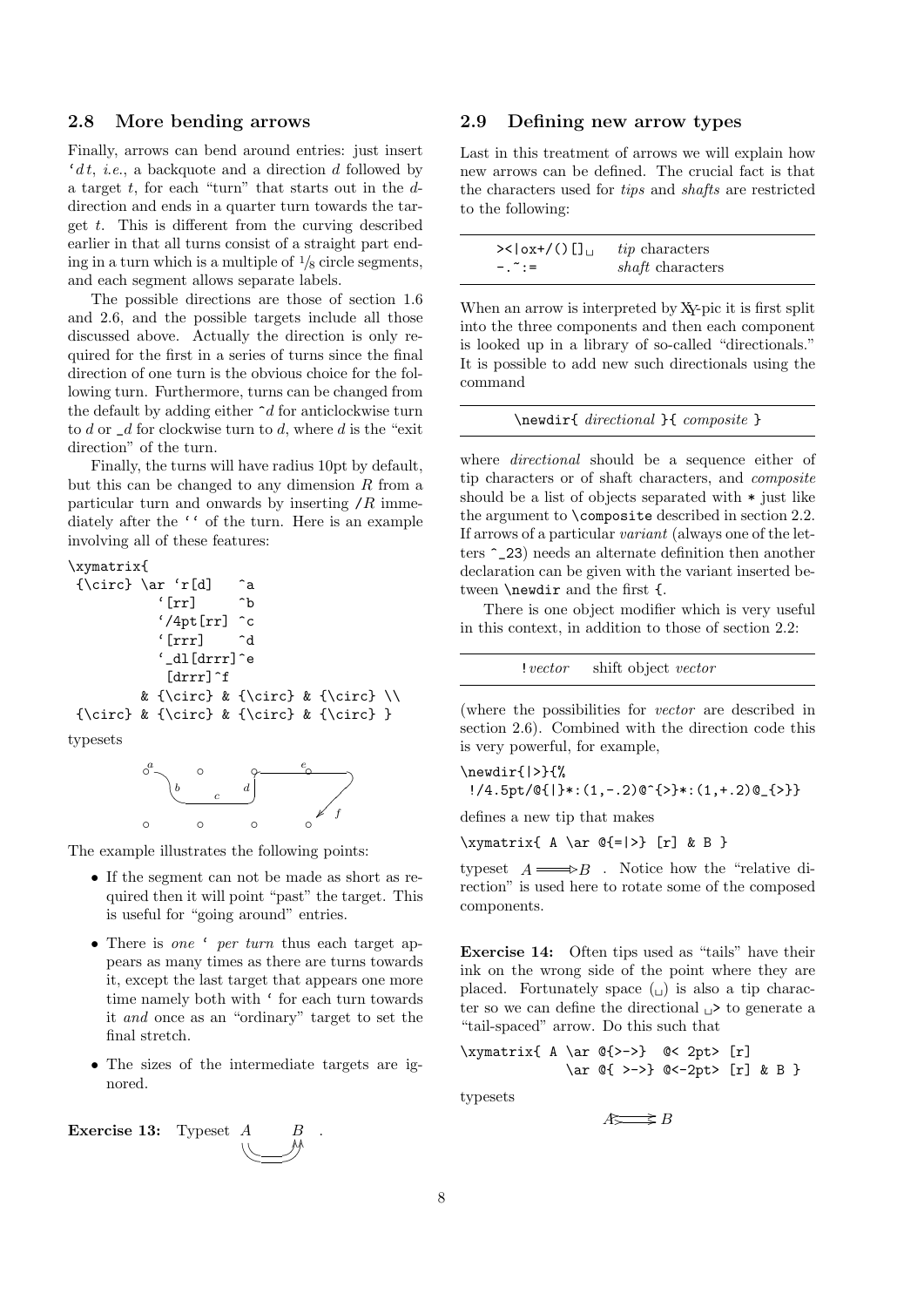Finally, when XY-pic diagrams are used in conjunction with Knuth's computer modern fonts then the declaration

#### \SelectTips {cm}{}

will change the tips to some that look similar, e.g.,

\$\SelectTips{cm}{} \xymatrix@1{A\ar@{->>|}[r]&B}\$

typesets  $A \longrightarrow B$ . The second argument (here {})  $\overline{\phantom{a}}$ can be used to specify a point size {10}, {11}, or  ${12}$ , if desired (the default is  ${10}^8$ );  ${cm}$  can be replaced by {eu} and {xy} to get tips in "Euler" and the default technical style, respectively. The declaration respects T<sub>E</sub>X grouping.

**Exercise 15:** Typeset  $A \rightarrow B$  . Hint: With the construction \objectobject one can typeset an XY-pic *object* (anything that could follow a  $*$  in section 2.2) in any context.

# 3 More Entries

This section explains what can go in an entry and how the general form of the entries is changed.

#### 3.1 Manual entry formatting

All the entries we have seen thus far have been simple math objects. However, it is possible to change the format of an individual entry by using the form:

```
*object arrows
```
This allows complete control over what object is placed in the entry, overriding any spacing and other conventions for the entry. This was how the frame was obtained in the figure in section 1.2.

A simple use of this is to insert text in entries using \txt objects just like labels as described above in section 2.2:

```
\xymatrix{
```

```
*\txt{A very long and stupid\\program}
 \ar[rr]^-{\txt{weird\\arrow}}
&&*\txt<2pc>{Com\-pli\-cated\\Code}}
```
will typeset

|                                   | weird | Com-  |
|-----------------------------------|-------|-------|
| A very long and stupid arrow pli- |       |       |
| program                           |       | cated |
|                                   |       | Code  |

Exercise 16: Typeset



#### 3.2 Extra entries outside the matrix

It is possible to put extra entries in your diagrams that are not part of any "entry" of the matrix created by  $\&$  and  $\setminus\$ . This is done with the *excursion* command

\save  $t$  \restore

where  $t$  should be a target in one of the formats described in sections  $2.5$ - $2.6$ .  $t$  can do any kind of typesetting desired, for example,

```
\xymatrix{
A \ar@{-}[dr]
 &{}\save[]+<3cm,0cm>*\txt<8pc>{%
     This is a very big commentary
     but it does not otherwise affect
     the diagram.}
     \ar[1] \ar[d] \r aractere \wedge& B \ar@{-}[r] & C \ar@{-}[r] & D
}
```
will typeset



It illustrates how a "down" arrow does not necessarily have to point particularly straight down – in this case because it is based in the displaced pseudo entry.

## 3.3 Spacing and rotation

The \*object form described above can be used to space individual objects differently, however, it is also possible to change the overall spacing of a matrix by inserting the following codes between \xymatrix and the following {:

> $\mathbf{Q} = dimen$  set spacing  $QR = dimen$  set row spacing  $QC=dimen$  set column spacing @M=dimen set entry default margin  $\mathbb{Q}W$ = $dimen$  set entry default width

<sup>8</sup>Except when XY-pic is loaded as a LAT<sub>E</sub>X 2<sub> $\varepsilon$ </sub> package where the default size is used.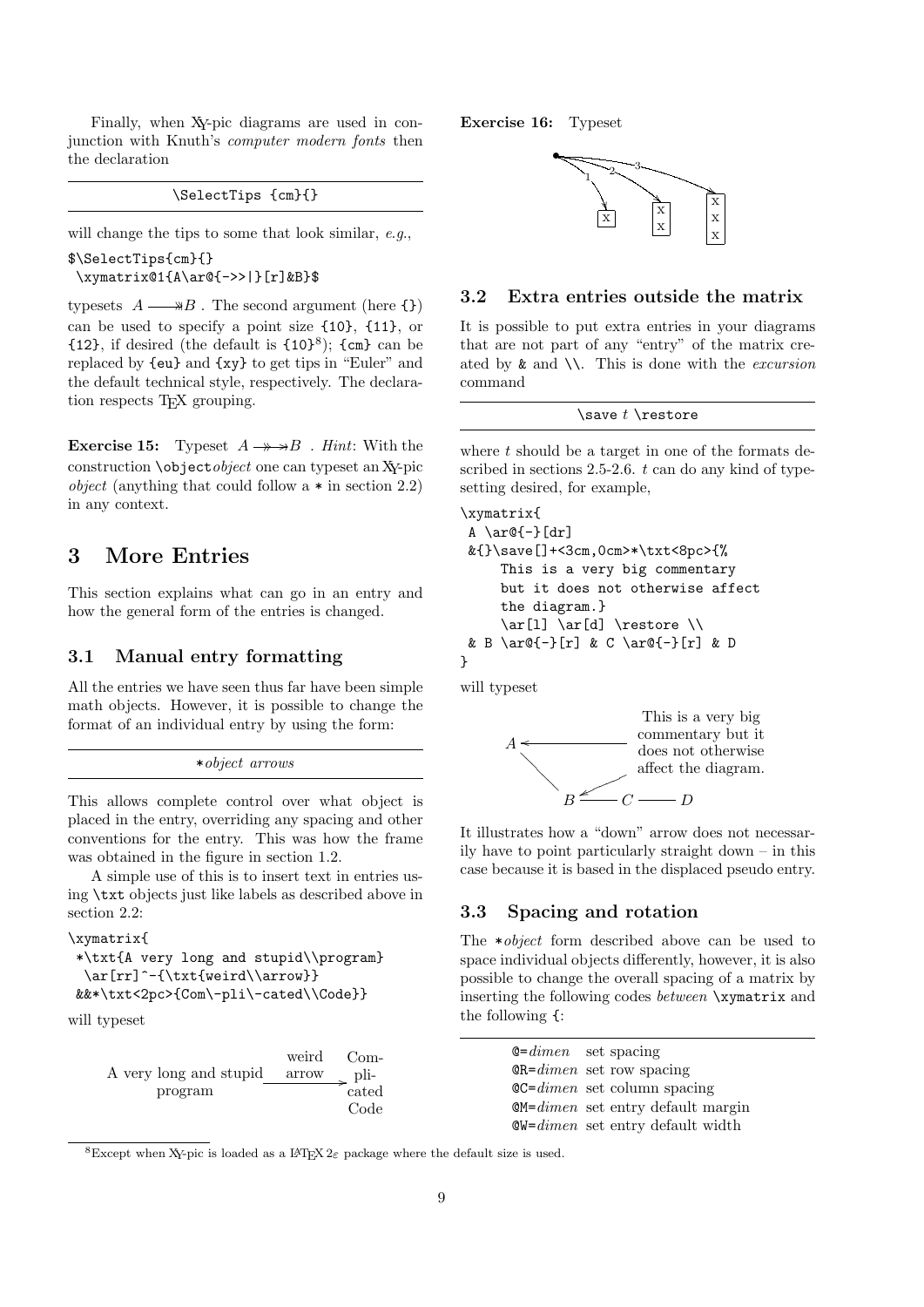$QH=dimen$  set entry default height  $\mathbb{GL}=dimen$  set label margin

 $=$  can be replaced by any of  $+$ ,  $+=$ ,  $-$ , and  $-$  of section 2.2 with the same meaning, i.e., replace "set" with "increase," "increase to at most," "decrease," and "decrease to at least," respectively. For example, \$\xymatrix@1@=0pt@M=0pt{A&B\\C&D}\$ in the text typesets *AB*.  $CD$ 

In case *uniform spacing* is desired, several alternative forms exist.

| <b>Q!</b> force all spaces equal          |
|-------------------------------------------|
| $\mathbf{Q}$ : 0 — and ignore entry sizes |
| <b>C</b> R force equal row spacing        |
| <b>C</b> : C force equal column spacing   |

Finally a special notation allows rotation of an entire matrix:

| $\mathbf{0}d$ rotate towards d |  |
|--------------------------------|--|
|--------------------------------|--|

Only the matrix grid will rotate, however, not the actual contents.





#### 3.4 Entry style

As mentioned above, the entries of a diagram are set in math mode in text style. You may change this by redefinining the macro \objectstyle, and the label style by redefining \labelstyle. We can combine this with the above to get "small diagrams,"  $e.g.,$  typing

```
$\left(
 \def\objectstyle{\scriptstyle}
 \def\labelstyle{\scriptstyle}
 \vcenter{\xymatrix @-1.2pc @ur {
  A \ar[r]^{a} & B \ar[d]^{b} \\
  A' \ar[u]^{a'} & B'\ar[l] {b' } }}
\right)$
                                \sqrt{ }\mathscr{A}^{\prime}B<sub>\check{b}</sub>
                                          \searrow^b\setminus
```
in a paragraph will typeset "

 $\begin{matrix}\nA & B' \\
a' & A' \end{matrix}$ You can even abandon the use of math mode entirely: the command \def \objectstyle {\hbox} will change the format of entries to plain text.

 $\begin{bmatrix} A \\ C \end{bmatrix}$ 

 $\mathscr{L}$ <sub>b'</sub>

 $\Big\}$ ."

Similarly, all entries are rectangular by default, but it is possible to change this to round by declaring the default modifiers to be applied to all entries that do not override them (cf. section 2.2):

```
\entrymodifiers={++[o][F-]}
\SelectTips{cm}{}
\xymatrix @-1pc {
 *\txt{start} \ar[r]
 & 0 \ar\mathcal{C}(r,u) [] ^b \ar[r] _a
 & 1 \ar[r]^b \ar\mathbb{C}(r,d)[]_a
 & 2 \ar[r]^b<br>\ar 'dr_l[l]
                    \langle \text{ur}[l] \rangle a [1]k*** [o] [F=] {3}
   \ar 'ur^l[lll]'^dr[lll]^b [lll]
   \ar 'dr\_l[11] 'ur[11] [11]
```
will typeset



Notice how we obtain the double ring using the \*object form which then has to include all the desired modifiers (and how the use of computer modern tips is nice for diagrams as these).

#### 3.5 Naming for later use as targets

If you build an entry with a long and complicated excursion then you might wish to be able to refer to it later. XY-pic provides a mechanism for this: there is a special target form which we haven't discussed yet:

 $t = "name"$ 

This will introduce the new target "name" which will refer to the target just before the =. This is particularly useful inside excursions, of course, and can also be used after labels.

**Exercise 18:** Typeset 
$$
A \xrightarrow{a} B \xrightarrow{b} C
$$
.

# 3.6 Grouping objects

Sometimes you wish to frame or otherwise treat a rectangle of objects as a single object. This is possible with the last two target position forms that we will mention:

> $t.s$  merge  $t$  with simple  $s$  ${t}$  make t simple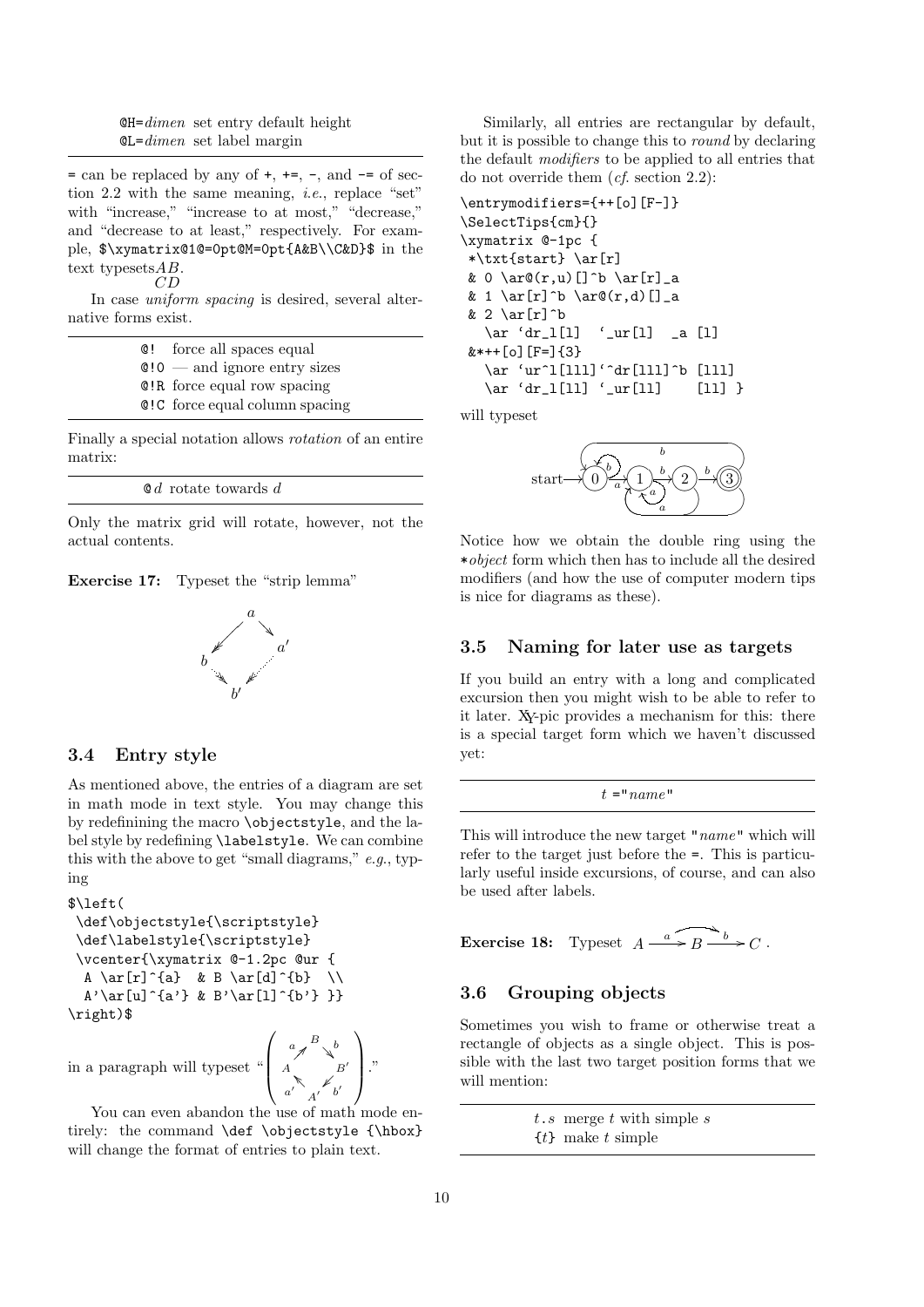The first will enlarge  $t$  to also "cover" the "simple" s (simple means that it cannot have changes etc. attached unless encapsulated in {}s). Here is an example where we merge and frame:

```
\xymatrix @R=1pc {
 1,1 & 1,2 & 1,3 & 1,4 & 1,5 \\
2,1 & 2,2 & 2,3 & 2,4 & 2,5
 \save "1,2"."2,4"*[F.]\frm{}
  \ar"1,1" \ar"2,1" \ar"1,5" \ar"2,5"
 \restore }
```
will typeset



As you can see, the center of the merged object is the same as the one of the target *before* the ".."

Finally a more advanced example where we create two merged objects with center in their "real" center, name them and then connect to them. It also shows how macros can be used inside diagrams: they should always expand to "commands" like  $\ar...$ , etc.:



can be typeset by

```
\def\g#1{\save
 [].[dr]!C="g#1"*[F]\frm{}\restore}%
\xymatrix{
 \g1 A\ar[r]&B\ar[d]&\g2 A'\ar[r]&B'\ar[d]\\
    C\ar[u]&D\ar[l]& C'\ar[u]&D'\ar[l]
 \ar @{.>} "g1" ;"1,4"
 \ar @{-->} "2,1";"g2" }
```
Then we can make arrows from/to the two frames by using the two new targets "g1" and "g2" as shown.

Exercise 19: Change the lambda cube of exercise 12 such it is enclosed in a transparent (i.e., dotted) cube.

# 4 Availability and Further Information

Below we describe how to and the conditions for obtaining XY-pic version 3.7, the compatibility with previous versions, and we conclude with a few appetisers to lure the reader into reading more about XY-pic.

#### 4.1 Getting XY-pic

The easiest way to retrieve the latest version of XY-pic is through the XY-pic home page [5] on the World Wide Web; it is also available by Internet ftp from  $\langle \text{URL: } \frac{ftp}{ftp}$ . diku.dk/diku/users/kris/  $TeX/\rangle$  as well as  $\langle \text{URL: } ftp://ftp.mpce.mq.edu.au/\rangle$  $pub/maths/TeX/$  in files starting with xy. Finally, XY-pic has been contributed to the CTAN archives where it is located in the directory macros/generic/ diagrams/xypic.

License: XY-pic is free software in the sense that it is available under the following license conditions:

|                              | XY-pic: Graphs and Diagrams with TFX |
|------------------------------|--------------------------------------|
|                              | (c) 1991–1997 Kristoffer H. Rose     |
| $\circ$ 1994–1997 Ross Moore |                                      |

The XY-pic package is free software; you can redistribute it and/or modify it under the terms of the GNU General Public License as published by the Free Software Foundation; either version 2 of the License, or (at your option) any later version.

The XY-pic package is distributed in the hope that it will be useful, but without any warranty; without even the implied warranty of merchantability or fitness for a particular purpose. See the GNU General Public License for more details.

You should have received a copy of the GNU General Public License along with this package; if not, write to the Free Software Foundation, Inc., 675 Mass Ave, Cambridge, MA 02139, USA.

In practice this means that you are free to use XY-pic for your documents but if you distribute any part of XY-pic (including modified versions) to someone then you are obliged to ensure that the full source text of XY-pic is available to them (the full text of the license in the file COPYING explains this in somewhat more detail  $\odot$ ).

#### 4.2 Backwards compatibility

The first widely distributed version of XY-pic was version 2 (from release 1.40 to release 2.6). A special compatibility mode is used automatically if the old style of loading is used (using files named xypic.tex and xypic.sty). You can also mix old and new diagrams in a document if you load as described in section 1.1 and add the declaration \xyoption{v2}. This provides almost full backwards compatibility: the following are the only known exceptions:

• Automatic "shortening" of arrow tails by |<< break was a bug and has been "fixed" so it does not work any more. Fix: Put a  $\langle \rangle$ hole break before it as described in section 2.3.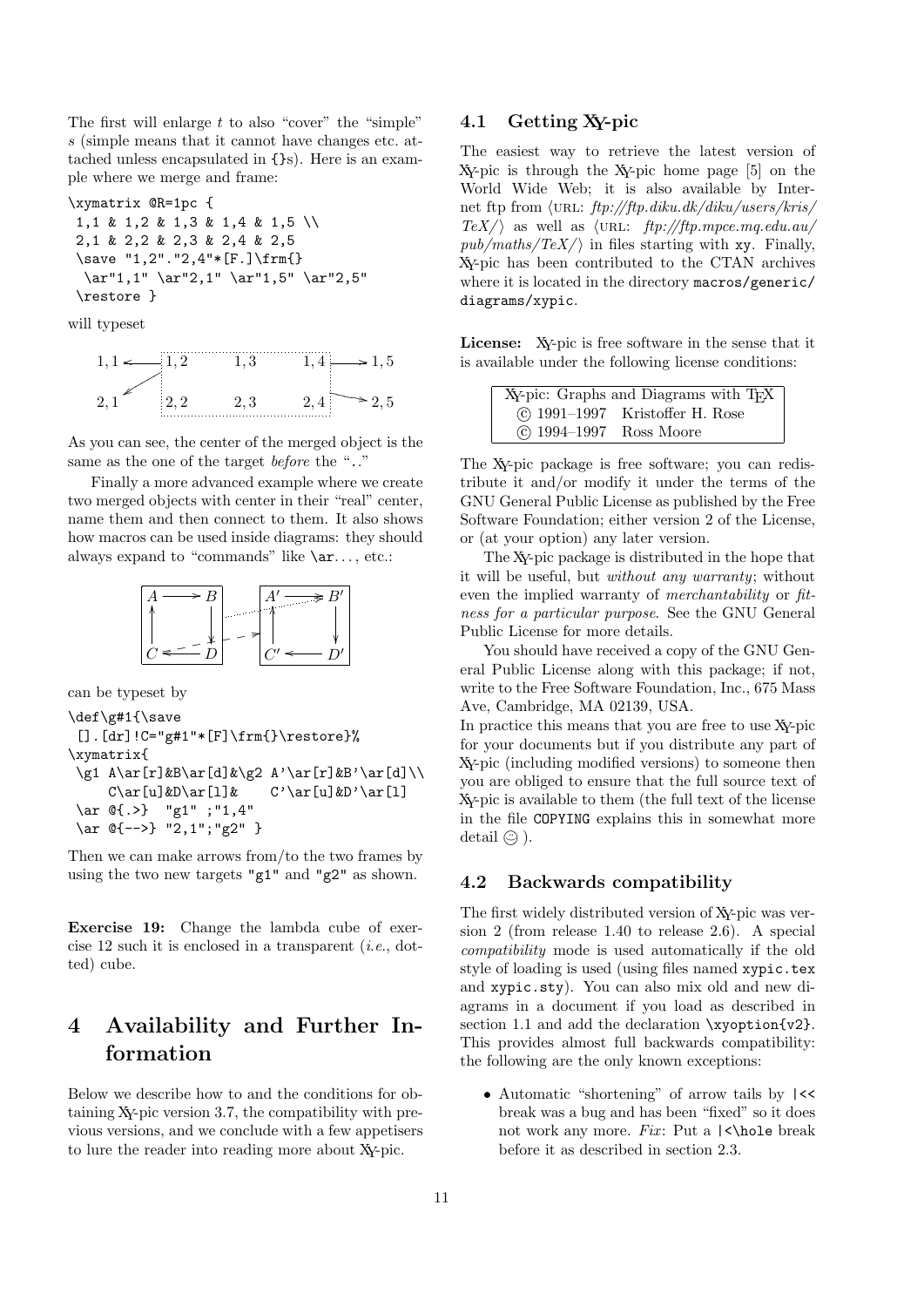- The release  $2.6 *$  position operator is not available. Fix: Use the : and :: operators (described in detail in the reference manual [8]).
- Using  $t_1; t_2: (x, y)$  as the target of an arrow command does not work.  $Fix:$  Enclose it in braces, *i.e.*, write  $\{t_1; t_2: (x, y)\}.$
- The old \pit, \apit, and \bpit commands are not defined. Fix: Use  $*Q$  {>} (or \tip) with variants and rotation.
- The even older notation where an argument in braces to \rto and the others was automatically taken to be a "tail" is not supported.  $Fix:$ Use the supported  $\vert \langle \cdot, \cdot \rangle$  notation.

Finally note that sometimes the spacing with version 3.7 is "improved" relative to earlier versions  $\odot$ . Please report all other things that do not work the same in version 2.6 and 3.7 to the author.

### 4.3 Further reading

The reference manual [8] describes several more input modes that are useful when the diagram is not organised as a matrix. We'll give some examples of such diagrams but refer to the reference manual for the details.

• The "graph" feature allows input of data structured as directed graphs to make it easy to produce such pictures as



• The "knot" feature allows drawing of mathematical knots and links like



• The "2cell" feature provides special support for

categorical twocells like



• The "poly" feature allows *polygon-like* structures:



• The "web" feature allows composition in lattices such as



• The "arc" feature is suitable for effects like



In each case the figure is produced with relatively few lines using techniques documented in the respective sections of the reference manual together with the details of the XY-pic kernel and extensions, "arrow," and "matrix" features as used in this guide; further extensions provide support for use of colour, POSTSCRIPT effects, and much more.

Finally, the following documents might prove useful: How to Typeset Pretty Diagram Arrows with  $TEX$  [6] presents some of the design decisions behind XY-pic, XY-pic and Notation for Categorical Diagrams [7] explains how the modularity of XY-pic can be used to obtain complex effects with commutative diagrams, and Typesetting Neural Nets using XYpic [4] explains how neural networks can be typeset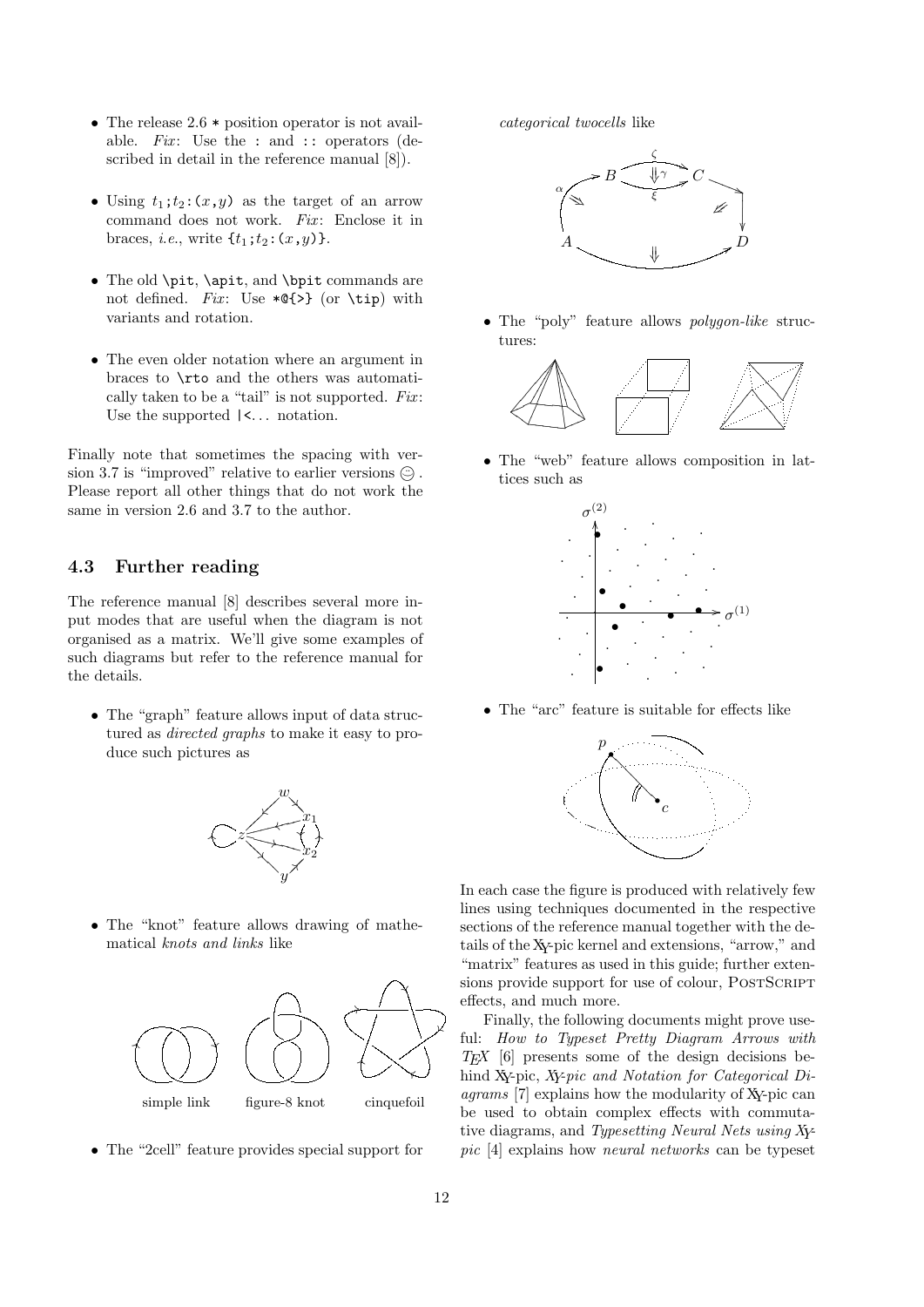using the package. Finally, a collection of complex examples is maintained on the XY-pic home page and the ftp servers discussed above.

### 4.4 Credits

XY-pic version 2 was a small package created by the author. The present version 3.7 is the result of more than three years of continued collaboration with Ross Moore,<sup>9</sup> and would never have been developed without his support and T<sub>EX</sub>-nical expertise.<sup>10</sup> This includes many of the modes mentioned above which were created for use within specialised branches of mathematics, however, the notations are designed to fit quite naturally within the framework of XY-pic and are useful more generally. Finally, we are grateful to Y&Y Inc. for making very nicely done POSTSCRIPT versions of the XY-pic fonts available.

# A Answers to all exercises

Answer to exercise 1  $(p.2)$ : The target [] is the current entry itself.

Answer to exercise 2 (p.3): The author did

```
\xymatrix{
 {\bullet} \ar@{-}-\af] \ar@{-}\[dr] \ar@{-}\[r]& {\bullet} \ar@{.}[d] \\
 {\bullet} \ & {\bullet} \ \ar[1]
```
Notice how • has been enclosed in {} since it is an "expandable" entity, *i.e.*, a defined macro: this is recommended.

Answer to exercise 3 (p.3): The author used

\xymatrix{ A  $\ar[r]$ <sup>f</sup>  $\ar[dr]_{f;g}$ & B \ar[d]^g \ar[dr]^{g;h} \\ & C \ar[r]\_h & D }

Answer to exercise 4 (p.3): The author entered \xymatrix{

A  $\ar[d]_f \ar[r]^f$ & B \ar[dl]|{i\_B} \ar[d]^g \\  $B \ar[r]_g \& C$ }

Answer to exercise 5 (p.4): The author did \xymatrix{

x \ar@(ul,dl)[]|{id} \ar@/^/[rr]|f &&  $f(x) \ar@{^1}[11] |{f^{-1}} \}$ 

Note that both arrows are curved "above" relative to their direction.

Answer to exercise 6 (p.5): The author used the display

```
\xymatrix{
 1 \ar[rr] ^-{1000000x}
   \ar[dr] (0.2){2000x} | [d];[rr]}\hole
                        && 1000000 \\
 1000 \ar[r] _{2x}}
      \ar[urr] \gg>>>{x^2}
                        & 2000 }
```
In particular notice how the break was specified to happen exactly where the two arrows cross. For an easier but not so general method see exercise 12 last in section 2.7.

Answer to exercise 7 (p.5): The author typed  $\xymatrix@1{ A \ar[r]^*+[o][F-]{x} & B }$ 

Answer to exercise 8 (p.5): The author did \xymatrix@1{ A \ar  $\mathbb{(*)}$  \composite{{+}\*{\times}}/} [rr] ^\*+\txt{High\\label} && B}

Answer to exercise 9 (p.6): The author entered \xymatrix{

A \ar  $\mathbb{O}/\hat{O}\left\{ \left\{ \left\{ <\right\} -\left\{ >\right\} \right\} \right\}$  [r] \ar @/\_/ @{{\*}{x}{\*}} [r] & B }

Answer to exercise 10 (p.6): The author typed \xymatrix@1{ A \ar@/^/[r] \ar@/^/@<-1ex>[r] & B }

Answer to exercise 11 (p.7): The size:  $t+0$  always has zero size.

Answer to exercise 12 (p.7): The author constructed

```
\xymatrix@!0{
& \lambda\omega \ar@{-}[rr]\ar@{-}]'[d][dd]
   & & \lambda C \ar@{-}[dd]\setminus\lambda2 \ar@{-}[ur]\ar@{-}[rr]\ar@{-}[dd]
& & \lambda P2 \ar@{-}[ur]\ar@{-}[dd]
\setminus& \lambda\underline\omega \ar@{-}'[r][rr]
```
<sup>9</sup>Mathematics Department, Macquarie University, Sydney, Australia 2109; e-mail: ross@mpce.mq.edu.au.

<sup>&</sup>lt;sup>10</sup>Partial funding for this collaboration has been provided by a Macquarie University Research Grant (MURG), by the Australian Research Council (ARC), and through a research agreement with the Digital Equipment Corporation (DEC).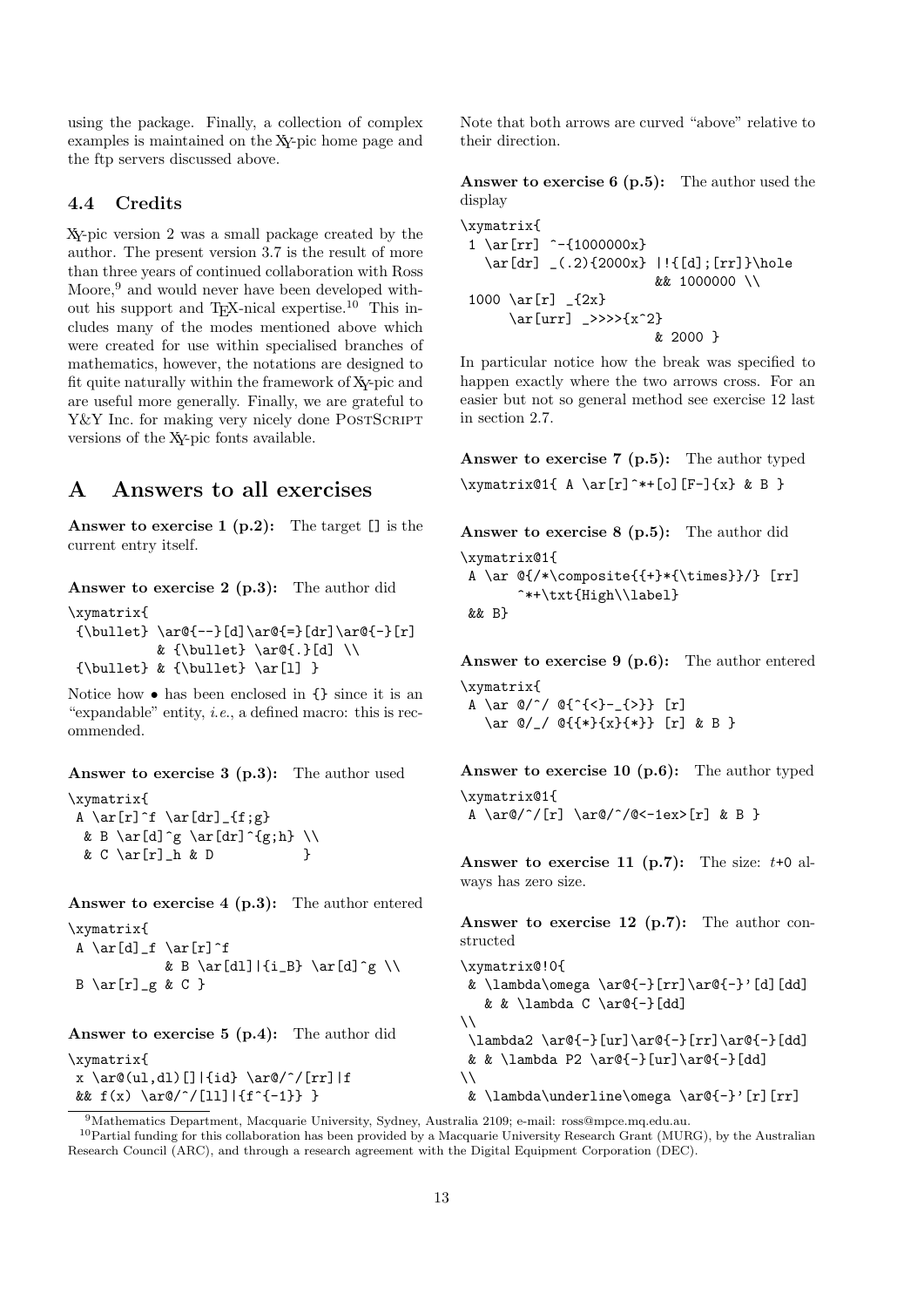```
& & \lambda P\underline\omega
\setminus\lambda{\to} \ar@{-}[rr]\ar@{-}[ur]
& & \lambda P \ar@{-}[ur]}
```
A special thing is added: @! forces rows and columns to be equally spaced as discussed in section 3.3; @!0 furthermore makes the spacing ignore the entry sizes, giving a completely fixed grid. The gaps could also be made with the !. . . crossing notation of exercise 6 last in section 2.1 but the above is shorter.

Answer to exercise 13 (p.8): The author typed

```
\xymatrix@1{
A \ar@<-2pt&gt; 'd[r] ' [r] [r]\ar@<+2pt> 'd[r] '[r] [r] & B }
```
Answer to exercise 14 (p.8): The author used \newdir{ >}{{}\*!/-5pt/@{>}}

Answer to exercise 15 (p.9): The author typed \xymatrix@1{

```
A \ar[r] |-{\SelectTips{cm}{}\object@{>>}}
         |>{\SelectTips{eu}{}\object@{>}}
& B }
```
Answer to exercise 16 (p.9): The author typed

```
\xymatrix{
 *=0{\bullet}
 \ar@/^/[dr]!U|1
 \ar@/^/[drr]!U|2
 \ar@/^/[drrr]!U|3
\setminusk*+[F]\txt{x}
& *+[F]\text{xt}\{x\}\& *+[F]\text{xt}\{x\}\x\}\}
```
Answer to exercise 17 (p.10): The author entered the display

\xymatrix@dr@C=1pc{ a \ar[r]\ar@{->>}[d] & a' \ar@{.>>}[d] \\ b \ar $\mathbb{C}$ . >>}[r] & b' }

Answer to exercise 18 (p.10): The author typed

```
\xymatrix{
A \ar[r] ^a="a" & B \ar[r] ^b="b" & C
 \ar @/^/ "a";"b" }
```
Notice the use of both explicit base and target in the arrow between the labels.

Answer to exercise 19 (p.11): The author added the XY-code

 $\simeq$  [].[dd].[ddrr].[rr]\*[F.] $\frac{}=$ "back" \restore

in the entry with  $\lambda \omega$ , and

```
\simeq [].[dd].[ddrr].[rr]*[F.]\rm{)}\ar@{.} +UL;"back"+UL \ar@{.} +UR;"back"+UR
 \ar@{.} +DL;"back"+DL \ar@{.} +DR;"back"+DR
 \restore
```
in the entry with  $\lambda$ 2 to produce



# References

- [1] Adobe Systems Incorporated. PostScript Language Reference Manual, second edition, 1990.
- [2] Donald E. Knuth. The T<sub>E</sub>Xbook. Addison-Wesley, 1984.
- [3] Leslie Lamport.  $\cancel{B}T_FX-A$  Document Preparation System. Addison-Wesley, 2nd edition, 1994.
- [4] Ross R. Moore. Typesetting Neural Nets using Xy-pic, 1994. Available through [5].
- [5] Kristoffer H. Rose. The XY-pic home page.  $\langle$ URL: http://www.ens-lyon.fr/~krisrose/Xy-pic.html $\rangle$ .
- [6] Kristoffer H. Rose. How to typeset pretty diagram arrows with TEX—design decisions used in Xy-pic. In Jiří Zlatuška, editor, EuroTEX '92-Proceedings of the 7th European TEX Conference, pages 183–190, Prague, Czechoslovakia, September 1992. Czechoslovak T<sub>E</sub>X Users Group.
- [7] Kristoffer H. Rose. XY-pic and notation for categorical diagrams. Invited talk at ECCT-94, July 1994. Available through [5].
- [8] Kristoffer H. Rose and Ross R. Moore. Xy-pic Reference Manual. DIKU, University of Copenhagen, Universitetsparken 1, DK–2100 København Ø, 3.0 edition, June 1995.
- [9] Michael D. Spivak. The Joy of T<sub>E</sub>X- $A$  Gourmet Guide to Typesetting with the  $A_{\mathcal{M}}S$ -T<sub>E</sub>X Macro Package. American Mathematical Society, second edition, 1990.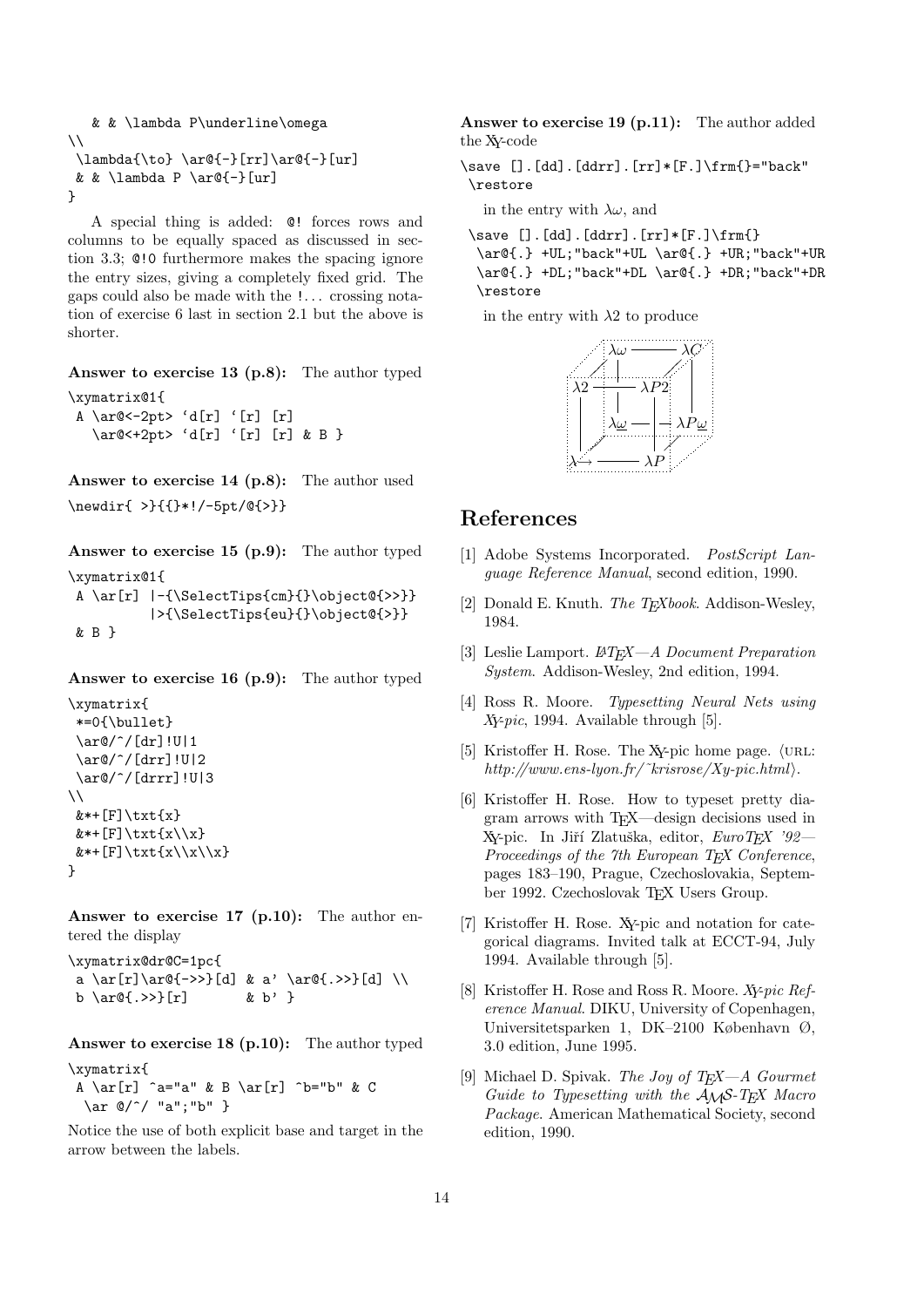# Index

!, 5, 7, 8  $! \{; \}$ , 5 &, 2 ', 7 (, 6  $()$ , 5  $(0), 5$  $(1), 5$ ), 6 \*, 5, 7–9, 12 +, 5–7, 10  $+=, 5, 10$ -, 3, 5–7, 10  $--, 6$  $=-5, 5, 10$ ., 6 /, 6–8 //, 6 :(), 7 :a(), 7 ;, 7  $\leq$ , 4, 6  $<<, 4, 6$  $=$ , 10 >, 4, 6  $\gg$ , 4, 6  $>>1.6$  $>1, 6$ @, 3, 5, 10  $@!$ , 10  $\mathcal{O}(\sqrt{4})$  $Q^{\prime\prime}/.4$  $Q/\sqrt{3}$ , 4 @1, 3  $@>>.6$  $Q = 9$  $QC = 0$ @H=, 10  $QL =$ , 10  $QM =$ , 9  $QR = 9$  $QW = 9$ @{}, 3  $[F-,]$ , 5  $[F--]$ , 5 [F-:<3pt>], 5 [F.], 5  $[F=]$ , 5  $[F], 5$ [], 3, 6 [d], 5 [l], 5  $[o]$ ,  $5$  $[r]$ , 5

[u], 5 \\, 2, 5  $\hat{ }$ , 3, 4, 6–8  $\hat{ }$   $\cdot$  { $\cdot$ }, 6  $\hat{C}$ {'}, 6  $\hat{}$  f | - }, 6 \_, 3, 4, 6–8  $-$ {'}, 6  $_{-}$ {'}, 6  $_{-}$ {|-}, 6  $\cdot$ , 8 {\*}, 6  $\{-1, 6$  ${|=}$ , 6 |, 3, 4, 6  $|<, 6$  $\leq$ , 6, 11 ||, 6  $\tilde{ }$ , 6  $\sim 6$ 2cell, 12  $3\{|-\}, 6$ 0, 7 absolute angle, 7 absolute entry, 7 adjust, 5 adjusting position, 7  $\alpha$ <sub>12</sub>  $\ar$ , 2, 4 arc, 12 arrow, 2, 4 arrow head, 5 arrow passing under, 7 arrow shaft, 5 arrow style, 3, 5 arrow tail, 5 base entry, 2, 7 bend, 8 \bpit , 12 break, 3 centered, 5 changing position, 7 changing turn radius, 8 circle segments, 8 circular, 10 columns, 2, 6 combined objects, 5, 8 commutative diagrams, 1, 4 compatibility, 11 \CompileMatrices , 4 \composite , 5, 8 computer modern fonts, 9 coordinates, 3

COPYING, 11 copyright, 11 cover, 11 crossing arrows, 5, 7 cube, 7 current direction, 7 current entry, 6 curve, 4, 8 d, 2 dashed arrow, 6 dashed frame, 5 default modifier, 10 default spacing, 5 defining arrows, 8 degrees, 7 directed graphs, 12 direction, 4, 7, 8 directionals, 8 dotted arrow, 6 dotted frame, 5 double arrow, 6 double frame, 5 elliptical, 10 entries outside matrix, 9 entries with text, 9 entry, 2, 9 entry format, 9 entry outside matrix, 3 entry style, 10 excursion, 9 explicit positioning, 4 extra entries, 9 format, 9 frame, 5 free software, 11  $\mathrm{trm}$ , 5 ftp, 11 GNU General Public License, 11 going around, 8 graph, 12 grouping, 10 grow, 5 half arrow, 6 \hbox , 5 head, 5 \hole , 3 hop, 2, 6 intersects, 5 invisible arrow, 3  $\int$ iot , 4